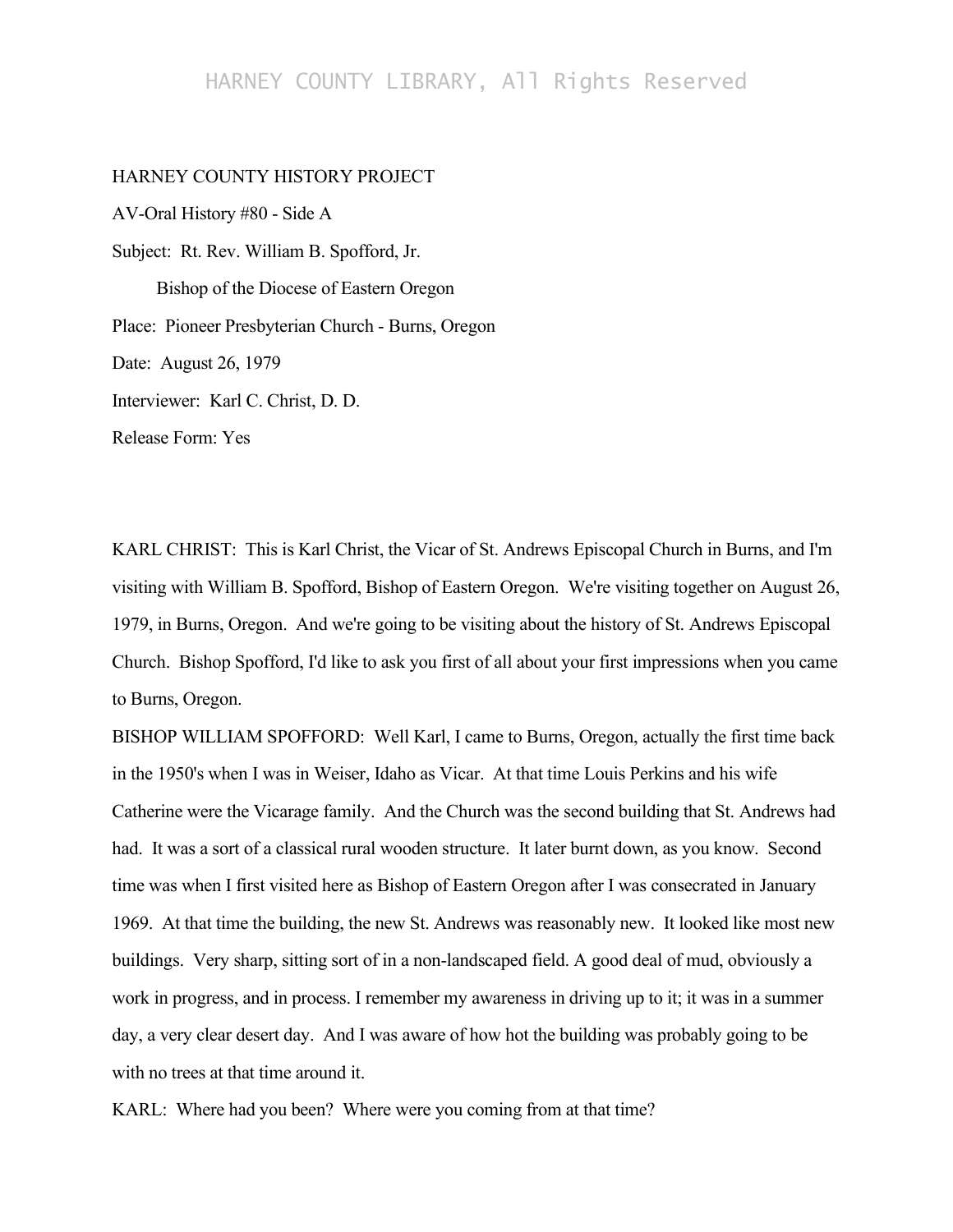BISHOP: I think I was probably coming from Bend, where I had my residency, and where the Diocese and headquarters were. And as I say, I was on my first tour. So, it must have been in February. And you know you can get great days in mid-winter here in the high desert.

KARL: Now how long ago was that?

BISHOP: That was 1969. And it was about a month after, or some-time the first month that I was Bishop.

KARL: Were you already pretty well acquainted with this area?

BISHOP: I couldn't say so. I'm like most people, it took me a long time personally to get --- well let me put it, to fall in love with the high desert. You have to learn to use your eyes and all your senses in this country. And the first time you see it you think, my gosh, how bleak and desolate! And then as you live with it, as I'm sure others have told you, and you yourself, as an experience, you find out it is very much a living desert with a great deal of vibrancy to it.

KARL: What kind of congregation did you find here at that time?

BISHOP: Well, basically it was a congregation that was really the present congregation of people who had had; many of them had helped found the Church then 40 years before. And now it's 50 years old. People who had moved into town with the Forest Service or other governmental agencies. But mostly a pretty stable group. A few youth. And I think basically that is because the youth, you know, pass through, and move on to, out of the county because of better employment or educational opportunities.

At that time, the Vicar was John Warrell. He'd just come there directly from seminary. He was an older man, and he was functioning and trying to help the congregation. He felt there was a good bit of stress or concern about growth, or lack of growth. And I had a feeling there wasn't a very clear sense of goal. Once you got the building, it was sort of a building as an end in of itself, rather that a building for a purpose of what I'd call a mission of ministering.

KARL: The Church is celebrating its 50th anniversary this year, having been established, or having its first services in 1929. What's your recollection and your understanding of the nature of St.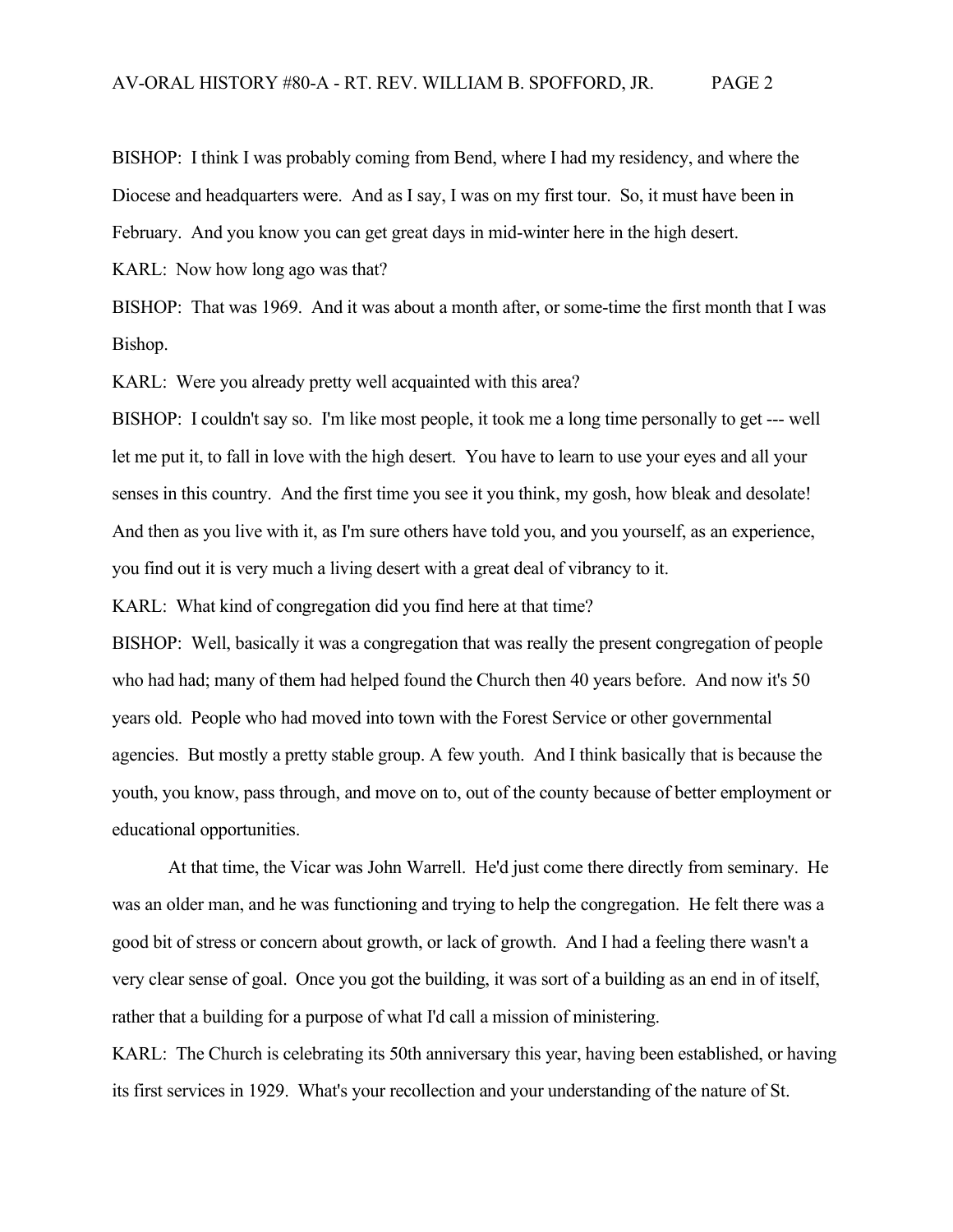Andrews Church over those 50 years?

BISHOP: Well, I think being an Episcopal Church my feeling, or I guess my prayer and hope would be that it would be a community building Church, and a care taking Church. We're not aggressive about evangelism. How do you define evangelism? And I think you define it by trying to represent God's care to people. And trying to broaden people's horizons and visions. That's been a struggle partially because you have such isolated geography in Harney County, and in Burns and Hines. As the big world out there sometimes becomes either the enemy or irrelevant. And I think through the years St. Andrews congregation has, you know, struggled a little bit with what is their focus, what is their purpose?

Being Episcopalians, we put a heavy concentration on the sacramental nature of worship, and the reality of God as an incarnate God in all of time and space.

KARL: How were you involved, or were you involved in any way in the present building that exists here now for St. Andrews?

BISHOP: No, I don't, not at all, it was here when I got here. And so, it was something that, when I became Bishop I suddenly realized that when I came over here that this congregation was in a good bit of a mortgaged prison. They were taking so much of their income to pay off the cost of the building that ---

KARL: How did that come about, Bill?

BISHOP: How did they, well, I think it was because, when they had the fire in the original building and they'd received their insurance check, and they went ahead and built the present building which was a fine structure, which has all the facilities that a care taking Church should have. But at the same time given the limited number of people, and the limited stewardship program it meant that they, by the time they paid the mortgage every month there wasn't much left over to pay the clergymen, or do Christian education, or do much of anything.

KARL: I think there is a little book now on file that has been presented to the library called, "The First Fifty Years", which documents of course a great deal of this history of St. Andrews. And so,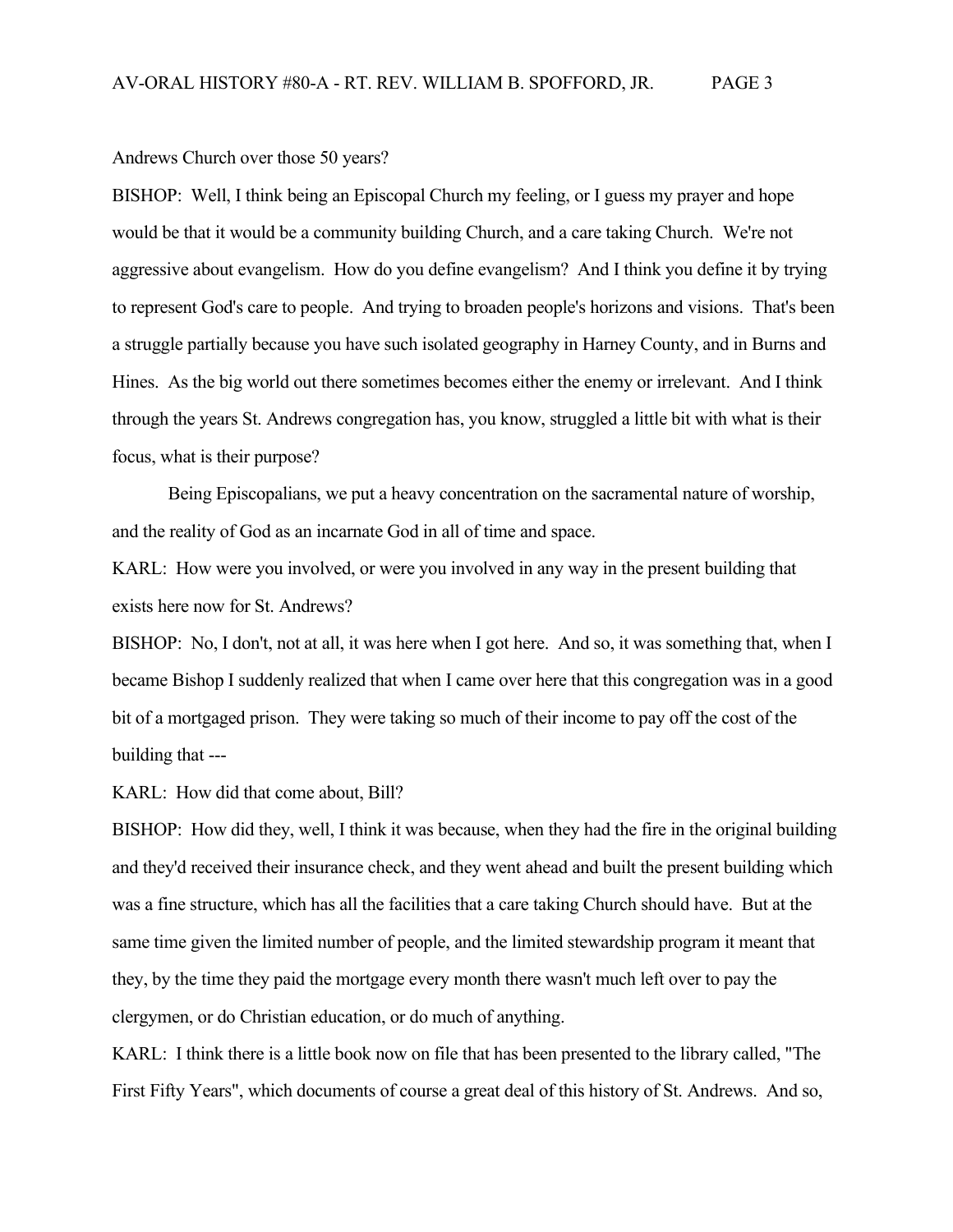the facts are there. But it's my recollection from that book that the initial buildings were very much the product of a lot of Churches throughout the country that contributed to the establishment of the Church here.

BISHOP: Yeah, well Eastern Oregon, up until 1971, was a missionary district. A domestic missionary district, as we were called. For instance, I was made Bishop of Eastern Oregon not by election of the people of the Diocese, but by the House of Bishops of the Church, who chose me to come into Eastern Oregon to be the Bishop for these people. And therefore, that was the old sort of building dependency style. We hope in the time of my Episcopacy that we've moved a little further towards self-determination for the local people.

KARL: How has the St. Andrews congregation been involved in your time with the Church in the Diocese or the National Church? Has there been contribution here, and a participation in the larger Church as well as locally?

BISHOP: Well, a significant number of people in St. Andrews and from St. Andrews of course, attend Ascension Summer School at Cove, which is sort of the spiritual educational center of this Diocese. Cove being up by LaGrande, sort of on the lee of the Wallowa Mountains. At the present time a youngish lawyer in Burns, Duane Pinkerton is the president of our Diocese Council, which means he holds the second most authoritarian job in the Diocese. He manages the Council, and it is the Council in which between Diocese conventions which meet annually, really is responsible for the life and program and the budgeting of the Diocese.

My leadership style tends to be a style of participation and collegiality. By that we mean use of all the book of clergy and laity in determining where this particular branch of the household of Christ should move.

Another person who surfaces at this point is Ruth Stewart, a ranch lady who now lives in Hines, who will be going to our Denver General Convention this next month, September 1979, as a representative to the Women's ... And that of course is giving good leadership, and good participation in the National Church. For a number of geographic reasons and I think sort of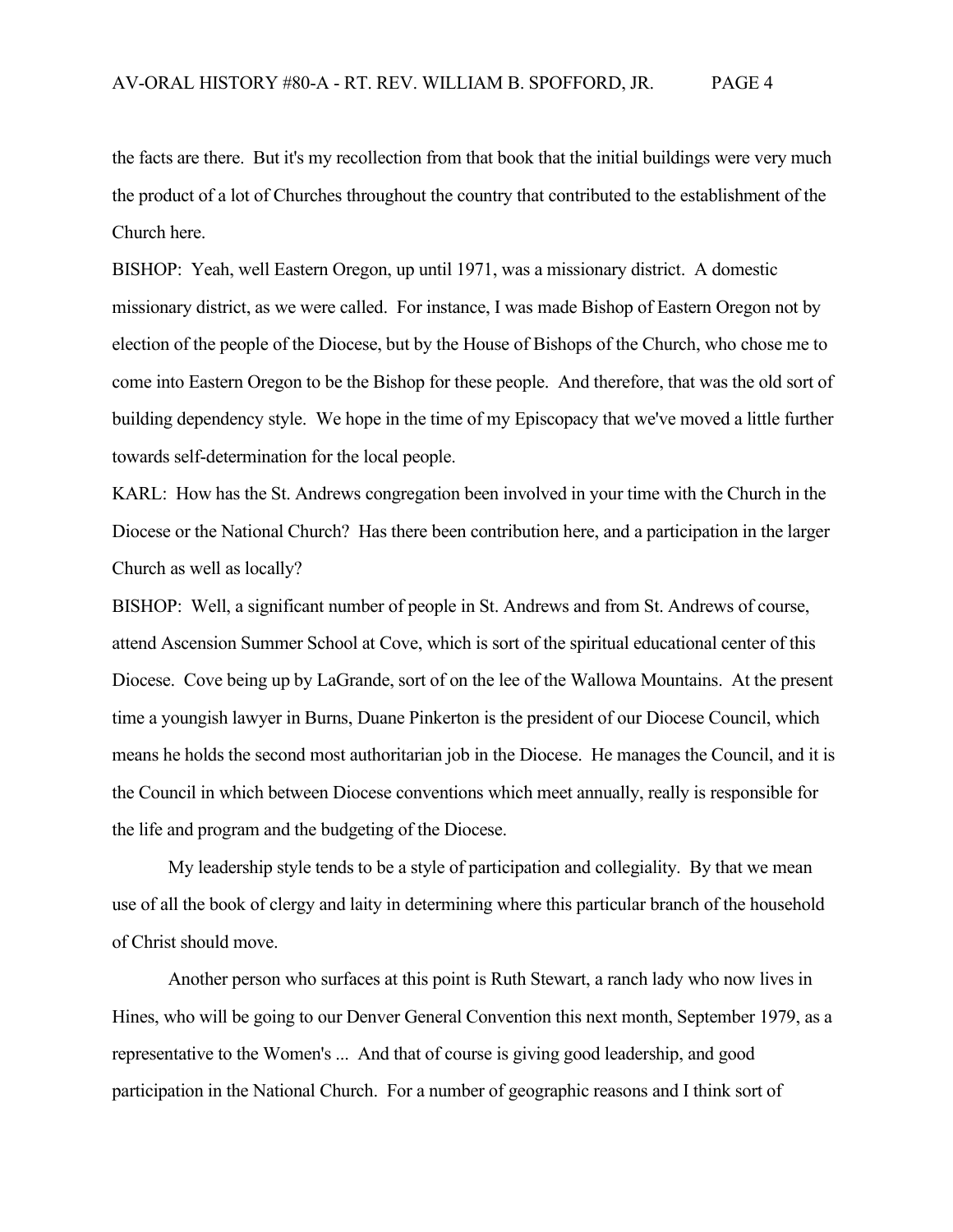survival reasons, so much of the work that St. Andrews does, has to be done locally. Our concern is that they know about the broader Church and get motivated and understand it. And how does their mission in ministry, given what our principles of servant hood are, get applied in Harney County. This is done in many ways through relationships, good ecumenical relationships with Pioneer Presbyterian Church, and with the leadership of Dr. Karl Christ, as pastor vicar, and certainly through The Blue Sage Deanery which includes Harney and Grant Counties and carries on all sorts of work.

One of the newest things we are attempting is to make Harney County sort of a, or The Blue Sage Deanery, both Harney and Grant County, one of the sort of pilot areas for our training seminarians. Our Church, like the Presbyterian and many others, is fundamentally urbane and urban in its orientation. And yet we recognize that the local parish is the heart of it as to where ministry really gets done. And so many of our candidates for ministries experience of the Church has been metropolitan or urban. And it's very important, I think, and our Diocese does, to get seminarians to experience rural life.

KARL: Bill, you've mentioned The High Desert Ministry, this link between the Pioneer Presbyterian Church and St. Andrews. And I think you were instrumental in the effecting of that relationship at one point. You want to say a word about the history, how that came into being, and why?

BISHOP: Well Karl, I think that God moves in many ways and most of them mysterious. And he also moves out of necessity. And when I became Bishop, it was pretty obvious that Pioneer Presbyterian Church was having very real difficulty in maintaining itself. The Pioneer, as you know, sits right across the street. Rather at the end of a different block from St. Andrews. Also at the same time, St. Andrews was having great difficulty in maintaining itself. And it seemed good to the Holy Spirit, and to us that perhaps we could be more responsible stewards of the Church's resources by trying to work towards some kind of an ecumenical pastor. And so, we entered negotiations on this with the approval and help of the Presbyterian Session and Synod and with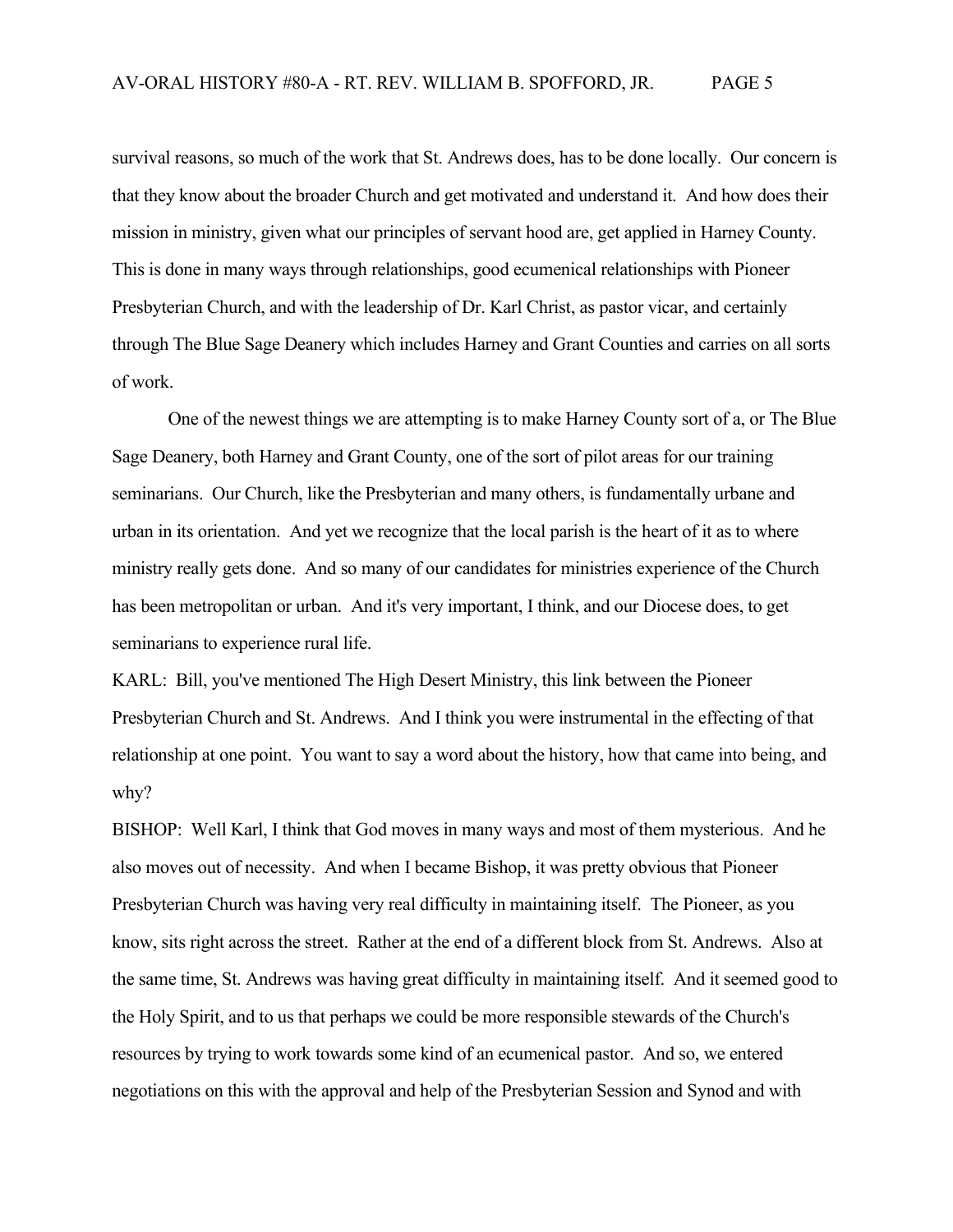vestry here and the Diocese Council, seeing whether this could be done. The advantages were, obviously, that instead of two congregations, both suffering very what looked like terminal illnesses, suddenly discovered that they could use a common pastor. First one in that role being Shep Crim, who was an Episcopal Priest, and we sort of have a gentlemen's agreement between the Presbyterians and Episcopalians that we'd sort of alternate ministers when there was a vacancy. For the last four years, Karl Christ has been the vicar pastor and has worked very hard. There are some difficulties with it. You have the difficulty of formation and tradition for instance. How does a Presbyterian help to form Episcopalians into their own tradition? And Karl and I have talked about this and shared it. I try to be a member of the team, my staff tries to be a member of the team, but that's difficult. But that should be a challenge to the members of St. Andrews, that maybe that's their job, not Karl's, you know. He's their pastor, and enabler, and leader.

One of the difficulties we've always had because of the old missionary district concept is a certain dependency on ordained ministers. Well, I'm one who believes that the ordained ministry at its best is an enabling ministry to help all baptized Christians who have their own ordination. Through that, to do their ministry if they do theirs. If they do, then the role of the ordained person falls into place.

KARL: Do you see this, Bill, in some way as a model that may be looked at by other situations that are somewhat similar, at least in terms of geography, and need, as being a viable model for other communities?

BISHOP: Well, I would say yes. I would also say it is a sort of testing model, or touchy model given all denominations difficulty in accommodating themselves to the realities of Christ's command, that we all should be one. That's not an easy issue, because you're dealing with all of the historic realities, and often what happens when you get two Churches together, you end up with three Churches. You end up with the one in the middle, and then the two that where more rigorous on their own traditions. So, you have to do it, you know, sort of easily, and with a good bit of commitment. I think, and I certainly pray that this one is solidified enough now, after about nine,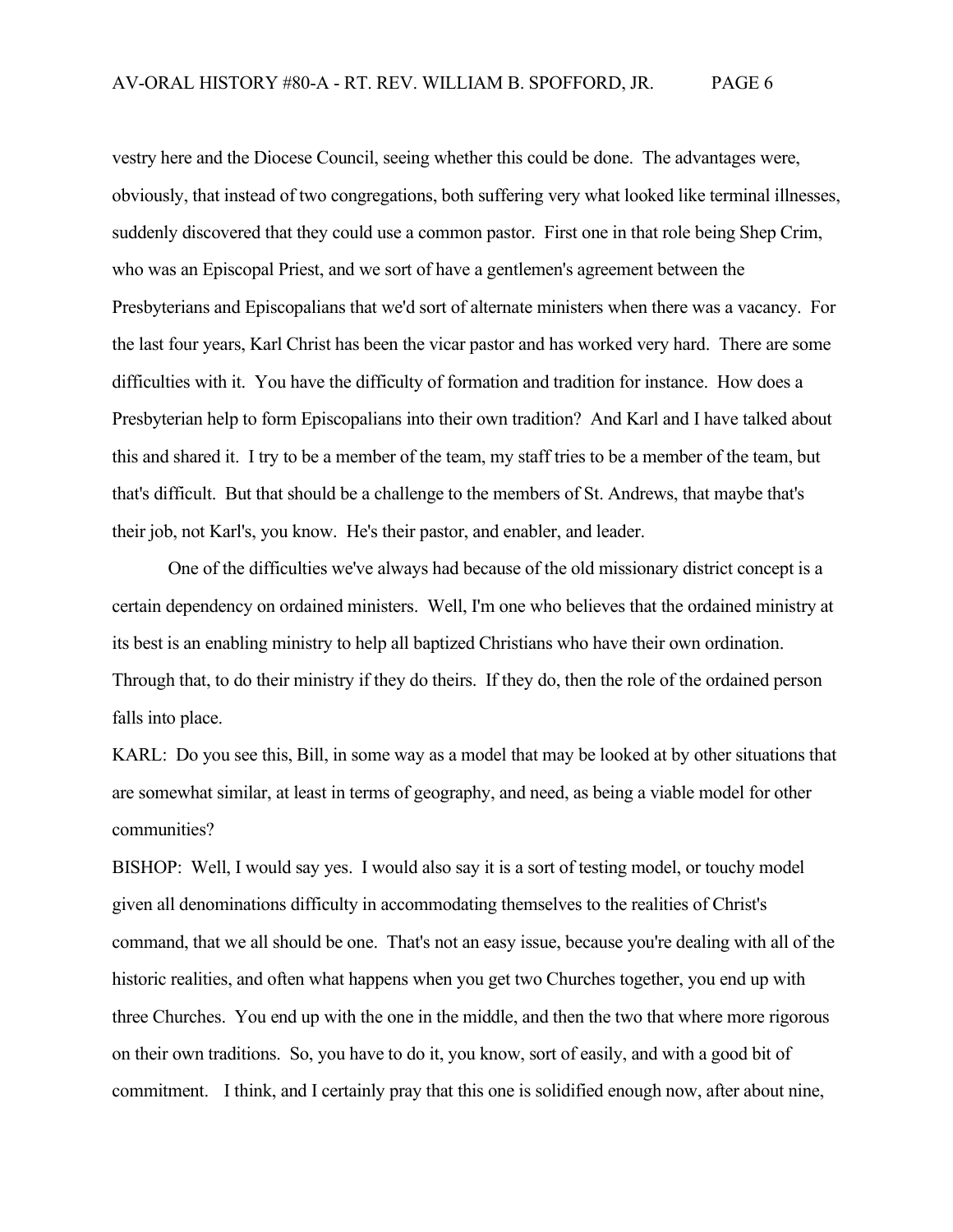ten years experience that most of the people who have related to this system in Harney County would say we never want to go back to a sort of totally separate relationship.

When you do it, you've got to confront issues of ministry, you got to confront issues of sacrament, you got to confront issues of formation, and all of these are very hard issues. I'm not sure that in a real intense way either congregation has really tried to wrestle with those deeper issues which keep getting battered around on the upper Church levels, and very theoretically there.

It seems to me if we're going to work towards Church unity of whatever kind, I'm not talking about one big Church. Because I believe strongly in unity with diversity, that we've got to have some test tubes, test situations where, you know, people can live it out. Say well is this helpful or isn't it helpful? And that's the only way that I can conceive of, of unity really coming about. KARL: Looking at another direction in terms of your own experience, Bill, you come originally out of an Eastern culture and orientation. Isn't that right?

BISHOP: Yeah, I was born in Brooklyn and that's about as Eastern as you can get.

KARL: Was there any sense of real culture shock for you to become the Bishop of Eastern Oregon?

BISHOP: Oh, not really. I'd, for some reason for an urban guy who had worked in Philadelphia, and Boston, and Detroit; I got steered by the processes of Vocational Development into what is called town and country work, which I've always enjoyed. So, I help train many of the priests of the Church at a national town and country Church training center in Roan Ridge, Missouri. And then my original move to the West was to set up that kind of training center in Idaho.

Polly and I, my wife Polly and I had five sons, and I always quite somewhat selfishly found that I would like, you know, to raise my five sons in a rural environment. Not in any way because I reject the city. I think that God has his call wherever people live. But that, you know, when I first bumped into, say Idaho, we saw the mountains, and the canyons, and the ski hills, and the fishing streams, it didn't feel strange at all. And I like that. At the same time, I love to sit in the bleachers of Yankee Stadium, or go to the National Art Gallery, or whatever. But I think that it's very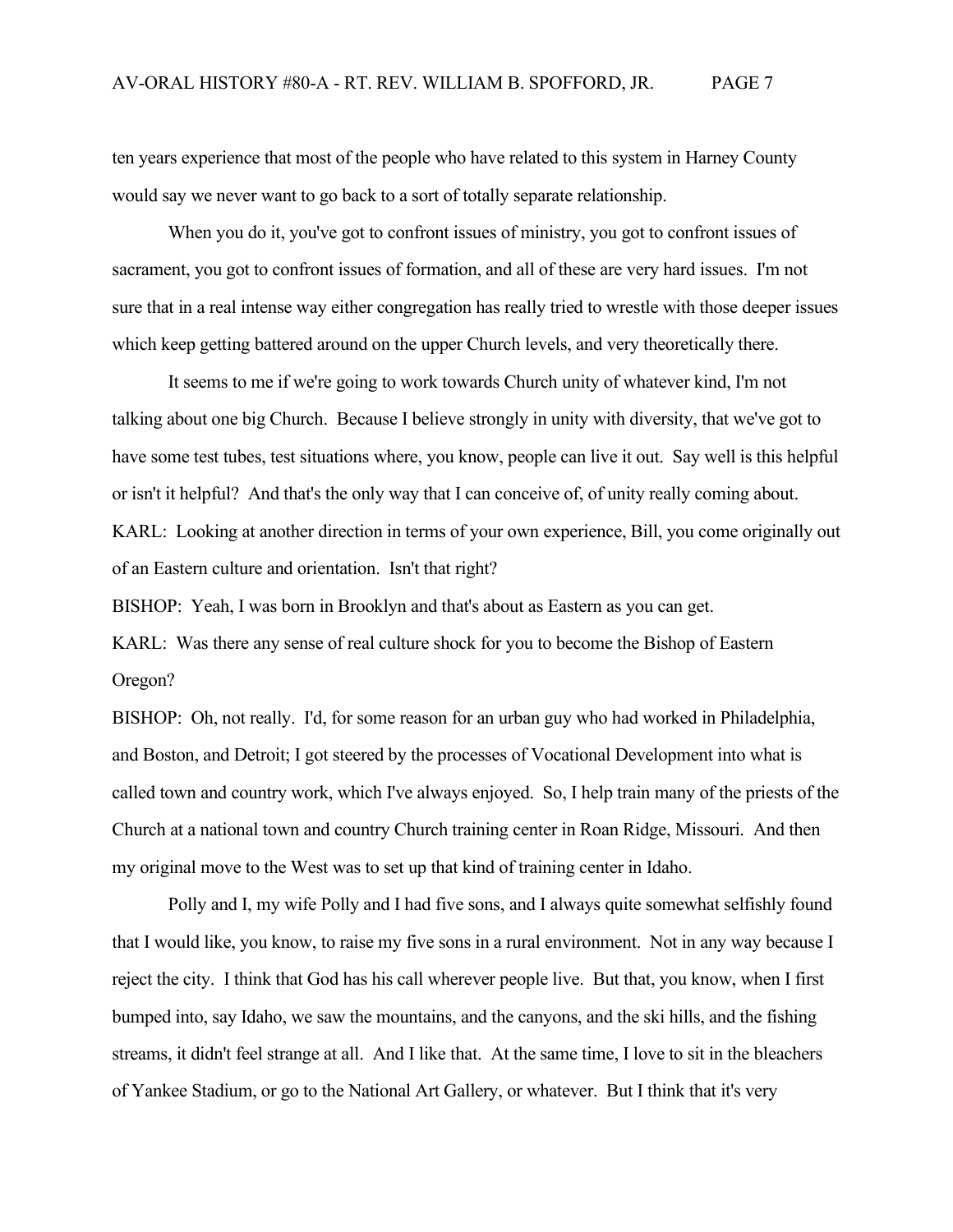important what these small towns such as Burns and Hines symbolize to our culture.

Most big cities that I know try to become smaller by setting up neighborhood areas, and so that people can become intimate and non-alienated. Most small town, I guess, try to for financial reasons; try to become bigger. There's got to be, I think, somewhere an optimal size of the community. Whereas I think there's got to be an optimal size for a Church. I don't think a great big, most of the big Churches I know of work very hard to have a lot of smaller Churches inside of them. And most of the small Churches I know try to get bigger. I guess it's about somewhere between 400 and 500 members is an optimal size. Where you can really know people, and know where they're hurting, where they're rejoicing, where they're dancing, where they're dying, you know, the things that make the stuff of life.

KARL: Bill, looking at the difference in ministry, granting that people are people, you know wherever you go, how would working with the vestry of St. Andrews Episcopal Church in Burns be different from working with a vestry in an urban community or another place? Did you find anything specifically unique or different about the St. Andrews Vestry and people that was interesting to you?

BISHOP: Well, I think that the vestry of St. Andrews, and this would be true in most of our rural counties in Eastern Oregon and that's mostly what we've got, you know, bring a different set of symbols into the meaning. The ranching symbols, or farming symbols, or wilderness symbols, a sort of isolationists symbol, that we built this land, we had to hack out the, any productivity. It's been a tough survival battle, and I think that's always underneath there. Where as, you know, working in some of the Churches I've worked with say in Massachusetts, where the Episcopal Church goes back to certainly long before pre-revolutionary days. For instance, Polly and I were raised in a Church that was built; it's a Queen Anne's Church in New Jersey. The oldest Church in New Jersey. And, you know, the Episcopal tradition is of long time.

We celebrate here in St. Andrews, this weekend as a matter of fact, 50th anniversary of this Church. Well, you know, the Church where I was raised has celebrated 350 years. And then you go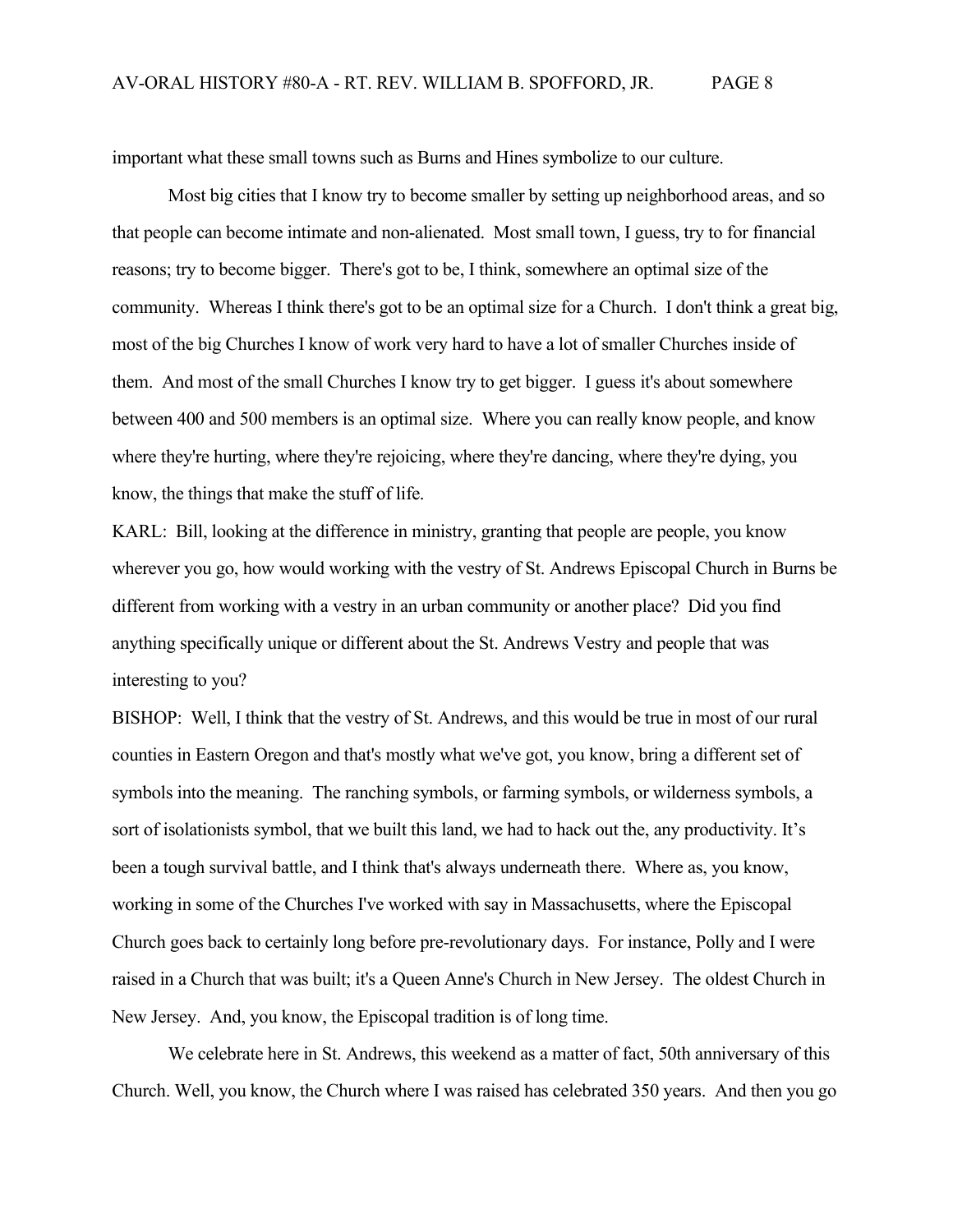to England, of course, and go to Canterbury as we did last year, and find out it goes back to the sixth century. And you get a sense of the recentness of the history here. And I think all of these symbols come into this kind of community. Then the other reality, is that given Harney County, I don't know what the square mileage is, but ---

KARL: 10,000 square miles.

BISHOP: 10,000 square miles. Well, you know ---

KARL: 8,000 a little under 8,000 people.

BISHOP: Okay, fine, and 8,000 people in say New Jersey or Massachusetts is a village, you know. But here it gets maximized into a larger community with different, you know, different scales.

One of the things is, Karl, in the 10, 11 years that I've been Bishop, I've noticed, you know that Burns, you know, building a new library, getting housing for the aging, getting a new aging center, working with the 4-C Day Care Center, which is a very, to me a very exciting ministry of education, reconciliation between Indians and Whites and so forth. And I thank God very strongly that St. Andrews has had leadership roles, as well as the other Churches in all of these areas. KARL: I understand that there is right now under consideration a grant from the United Thank Offering of the Episcopal Church. See, if I recall correctly one of the very strong factors, even in the establishment of the St. Andrews Episcopal Church was made possible by this United Thank Offering of the Church. And now here isn't this true, we've got a possible grant coming to assist Harney County right now in its 4-C program?

BISHOP: Sure. And I think we often forget our history, you know, we think we've done it ourselves and there's no such thing as doing it yourself. For instance, last year, the Bishop Paddock Foundation, which I happen to be a trustee, Bishop Paddock having been the first Bishop of Eastern Oregon, gave a \$5,000 grant to the 4-C program. An excellent request, a grant request was written by the Board of 4-C to the United Thank Offering. And it's our hope that within two weeks we'll hear that the women, because that's basically what it is, of the Episcopal Church, have donated \$10,000 to this work in Harney County.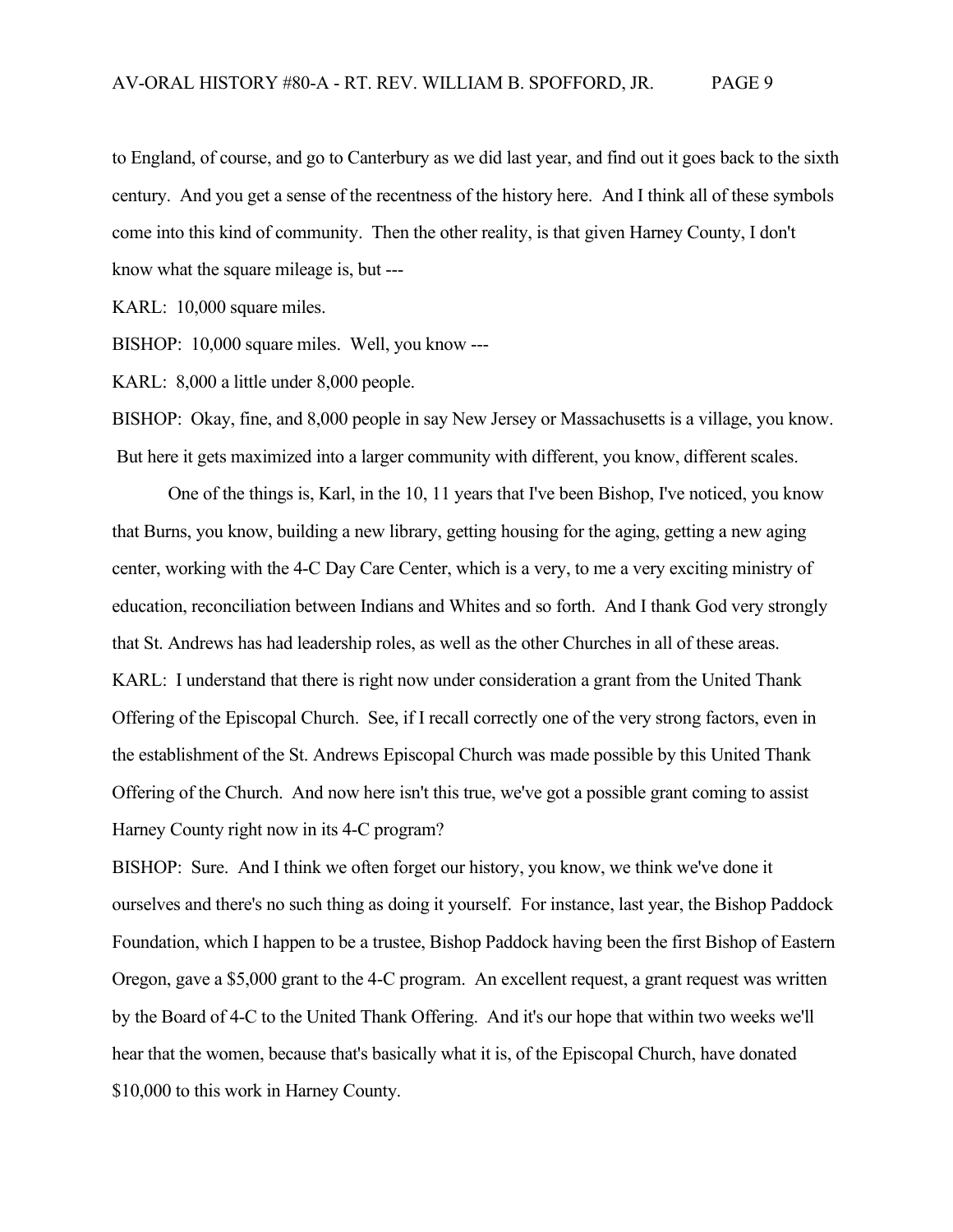And it's so easy to forget this, that where we are, is based on the giving, and the witness, and the concerns, and the love, and the blessedness of people who we don't even know.

KARL: One of the things you hear about rural communities and so on, is their difficulty in accepting change. Contextually in the Episcopal Church one of the things that was really happened now in recent years is the introduction of the new prayer book, and the ordination of women. How has St. Andrews fit into this picture in your ministry here?

BISHOP: Well, it's certainly in what is called the new prayer book. Well, it's not really a new prayer book; it's a new edition of a very old prayer book. And prayer books change all the time, and always have. And so, people sort of get hung up in their own era. And I can understand that they know what they know, and they get used to a familiar set of words. St. Andrews --- a lot of that depends on what the clerical leadership is teaching them and wants them to share. And St. Andrews by in large has had ordained clergy who were responsive to a newer form of liturgy, and more open form of liturgy, and more optional types of liturgies, therefore I think that, sure there are people who would prefer the Old King James English in most prayers, or the Thomas Crandler English, and it's great. I have nothing against that. The other options are also highly expressive of who we are as a Christian people.

Still the fact of the ordination of women, I don't think St. Andrews has really experienced it. All its ordained clergy have been male. We do have one ordained priest who is female in the Diocese. Most of the people in St. Andrews know her. I suppose some think she's great and some don't, you know. But they think that about, you know, they relate to her as a person who has her own strengths and weaknesses, and they can respond accordingly. But I don't think that the femaleness by in large has anything to do with the acceptance or non-acceptance. It's a hot issue in a lot of places in the Church. But in Eastern Oregon, I've never found this. It would be interesting, actually if there were a woman priest in Harney County. How would people respond to her? Because I can conceive of if you're going to develop a team ministry, that one of the ways to build a team is to have a person of each sex on the team, so that people who can more freely relate to, and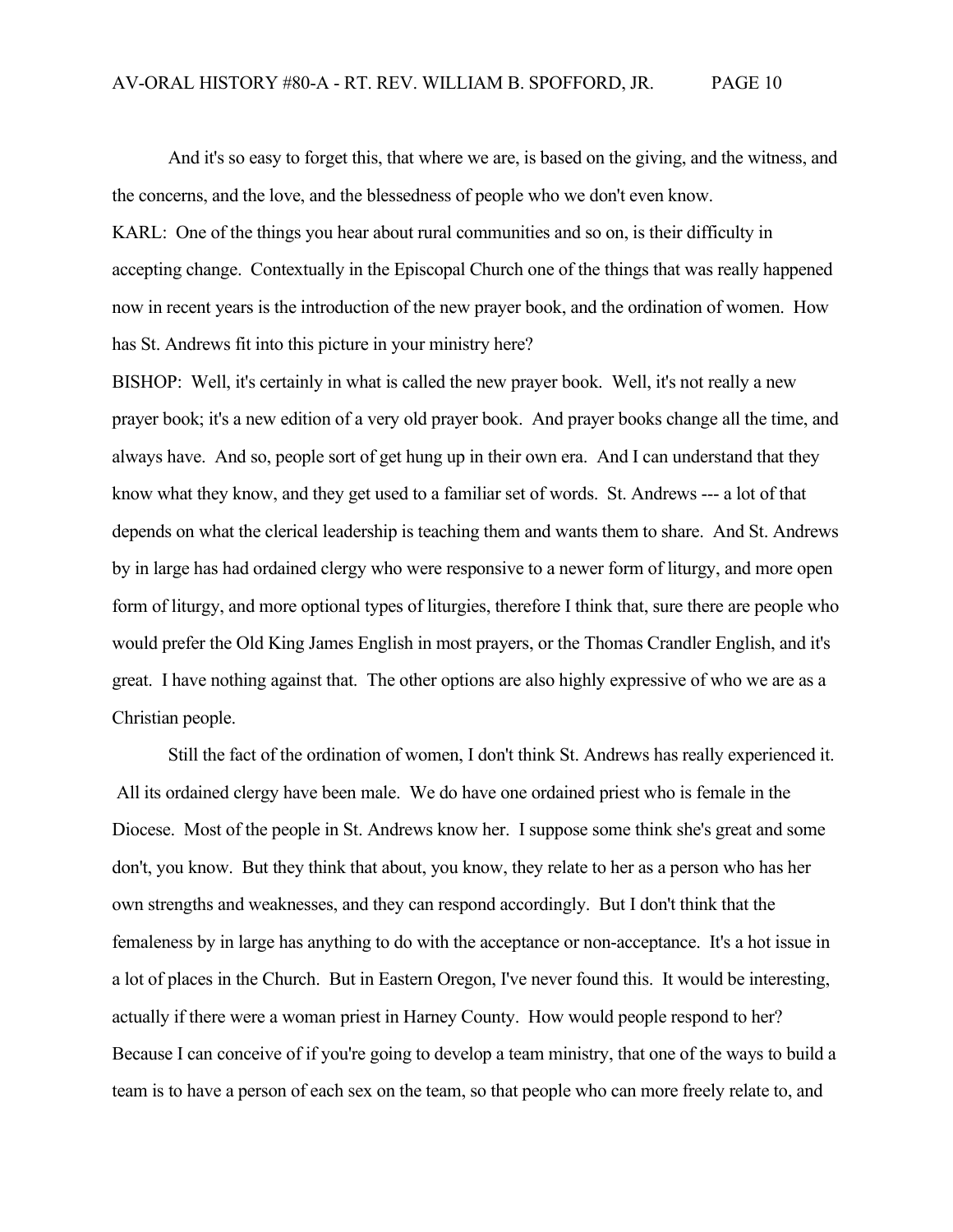talk to, and confess to, and be absolved by a female, could have that possibility.

KARL: Bill, what special contributions do you feel, or unique contributions in terms of your own gifts, you been able to share with St. Andrews and Burns and this particular part of the community or the Diocese that are important to you?

BISHOP: Well to me, as you know, I've submitted my resignation after 11 years, in order to go be assistant Bishop in Washington, D. C., which is about as great a switch in geography and culture as I can think of. I guess that as I look back on the 11 years, I've lived up to the new models of ministry we've tried to introduce, the continual reinforcement that the Episcopal Church in the small community should be a care taking, enabling ministry and not an ordained ministry oriented situation. I think, I hope not insufferably proud that we've really tried to take the ecumenical command seriously. And that the body of Christ should be one. I think that certainly I have many rich memories of deep and good friendships, and certainly in Harney County I cannot think of it, except also thinking of the Steens Mountain and the bird sanctuary, and watching the grouse do their strutting on Easter morning with John Scharff. The many geographic greatness of this area. KARL: Bill, you sign your letters ordinarily Shalom. Is there any special reason for that? BISHOP: Yeah, shalom of course in Hebrew means peace. But it doesn't mean absence of conflict. What it means is much deeper and broader than that, namely the whole concept of total peace. Of the total person, in a total community. The health, the body, mind, spirit, you name it, and so often when we hear the word peace, which is a lovely word also, and lovely concept, we're just thinking of war and peace. Well, shalom to the Hebrews, and now to many of us Christians means just the total togetherness with God. It's a rather mystical word I suppose, but oriented not individualistic, or even community, and that's where all my theology comes from, and that's why I like to sign my letters that way.

KARL: Well, we want to thank you very much for this review, and history, and contribution. And I'm sure that the St. Andrews congregation, and the larger community of Burns and Hines and ... (END OF TAPE)